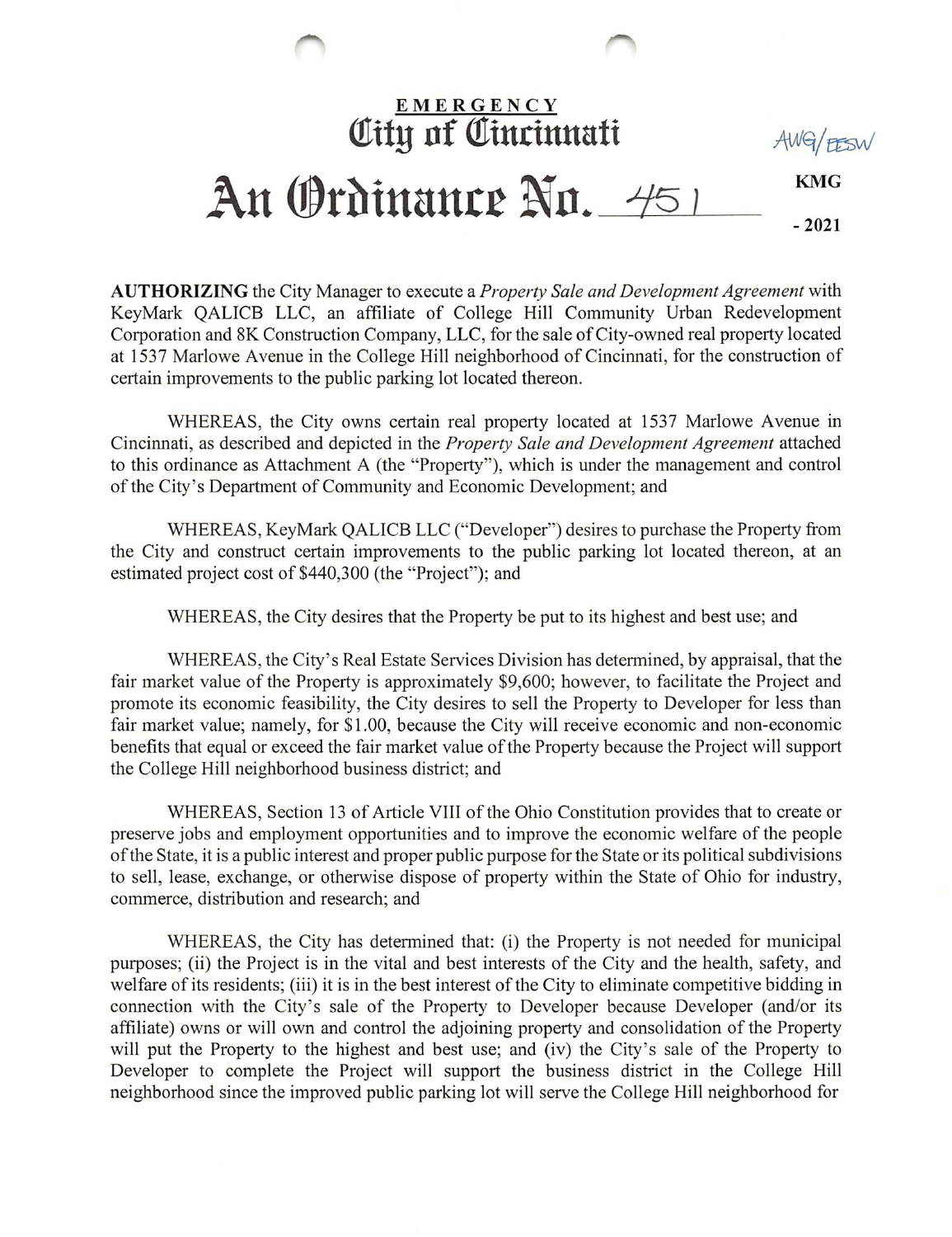no less than twenty years, thereby contributing to the social and economic viability and stability of the neighborhood; and

WHEREAS, City Planning Commission, having the authority to approve the change in the use of City-owned property, approved the City's sale of the Property at its meeting on November 5,2021; now, therefore,

BE IT ORDAINED by the Council of the City of Cincinnati, State of Ohio:

Section 1. That the City Manager is hereby authorized to execute a *Property Sale and* Development Agreement, in substantially the form attached to this ordinance as Attachment A (the "Agreement"), pursuant to which the City will sell to KeyMark QALICB LLC ("Developer") certain real property located at 1537 Marlowe Avenue in Cincinnati (the "Property"), for Developer to construct certain improvements to the public parking lot located thereon (the "Project").

Section 2. That the Property is not needed for municipal purposes.

Section 3. That the fair market value of the Property, as determined by appraisal by the City's Real Estate Services Division, is approximately \$9,600; however, the City is justified in selling the Property to Developer for less than fair market value; namely, for \$1.00, because the City will receive economic and non-economic benefits that equal or exceed the fair market value of the Property because the Project will support the College Hill neighborhood business district.

Section 4. That eliminating competitive bidding in connection with the City's sale of the Property is in the best interest of the City because Developer (and/or its affiliate) owns or will own and control the adjoining property and consolidation and redevelopment of the Property with Developer's (or its affiliate's) parcels will put the Property to the highest and best use.

Section 5. That proceeds from the sale of the Property shall be deposited into Property Management Fund 209 to pay the fees for services provided by the City's Real Estate Services